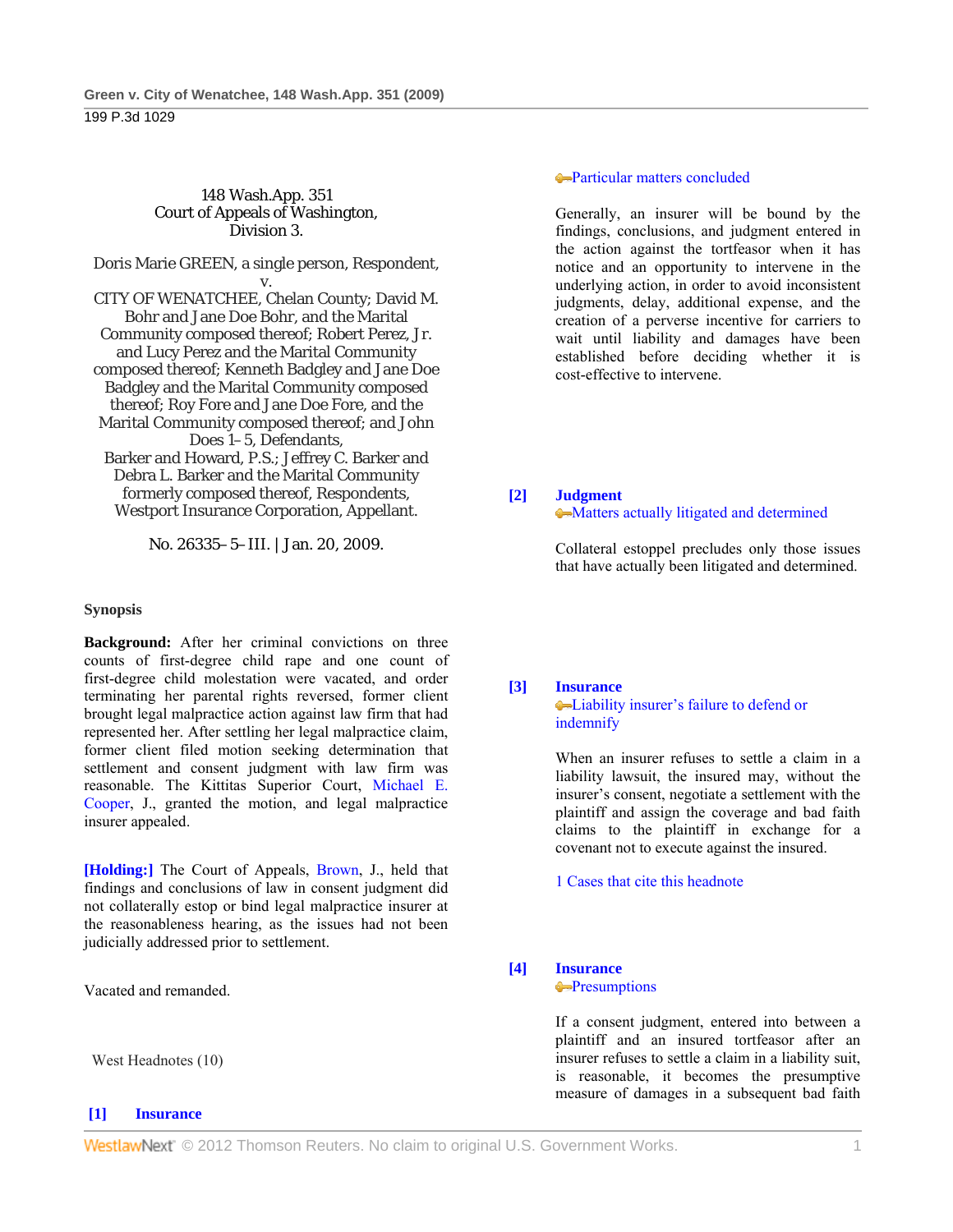#### 199 P.3d 1029

action against the insurer.

1 Cases that cite this headnote

## **[5] Insurance**

Settlement by Insured; Insured's Release of Tort-Feasor

 To protect insurers from excessive consent judgments, trial courts consider the following factors, if they are relevant in a given case, to determine if a settlement is reasonable: (1) the releasing party's damages; (2) the merits of the releasing party's liability theory; (3) the merits of the released party's defense theory; (4) the released party's relative fault; (5) the risks and expenses of continued litigation; (6) the released party's ability to pay; (7) any evidence of bad faith, collusion, or fraud; (8) the extent of the releasing party's investigation and preparation; and (9) the interests of the parties not being released.

1 Cases that cite this headnote

#### **[6] Insurance**

Settlement by Insured; Insured's Release of Tort-Feasor **Insurance** Particular matters concluded

 Findings and conclusions of law agreed to between former client and law firm in consent judgment settling former client's state law claims in legal malpractice action brought against law firm that had represented her in child rape and termination of parental rights proceedings, regarding the merits of client's claims and law firm's statute of limitations defenses, did not collaterally estop or bind law firm's legal malpractice insurer at reasonableness hearing on the consent judgment and had to be considered by the trial court when determining whether the consent judgment was reasonable, as the merits of client's state law claims and firm's statute of limitations defenses had never been judicially addressed prior to the settlement, and insurer preserved its objection to the findings and conclusions by intervening in the parties' action while the reasonableness determination was still pending. West's RCWA 19.86.010 et seq.; CR 52.

#### **[7] Insurance**

•Settlement by Insured; Insured's Release of Tort-Feasor

 The purpose of a reasonableness hearing on a consent judgment between a plaintiff and an insured tortfeasor is to determine whether the settlement of the underlying liability case is reasonable under the applicable factors.

## **[8] Insurance**

Settlement by Insured; Insured's Release of Tort-Feasor

 The validity of a settlement agreement between the plaintiff and an insured defendant and the amount paid are unaffected by the reasonableness determination at a hearing on a consent judgment.

#### **[9] Appeal and Error**

Allowance of remedy and matters of procedure in general

 A trial court's determination of reasonableness, at a reasonableness hearing on a consent judgment between a plaintiff and an insured tortfeasor, for abuse of discretion.

# **[10] Appeal and Error**

Particular Cases and Questions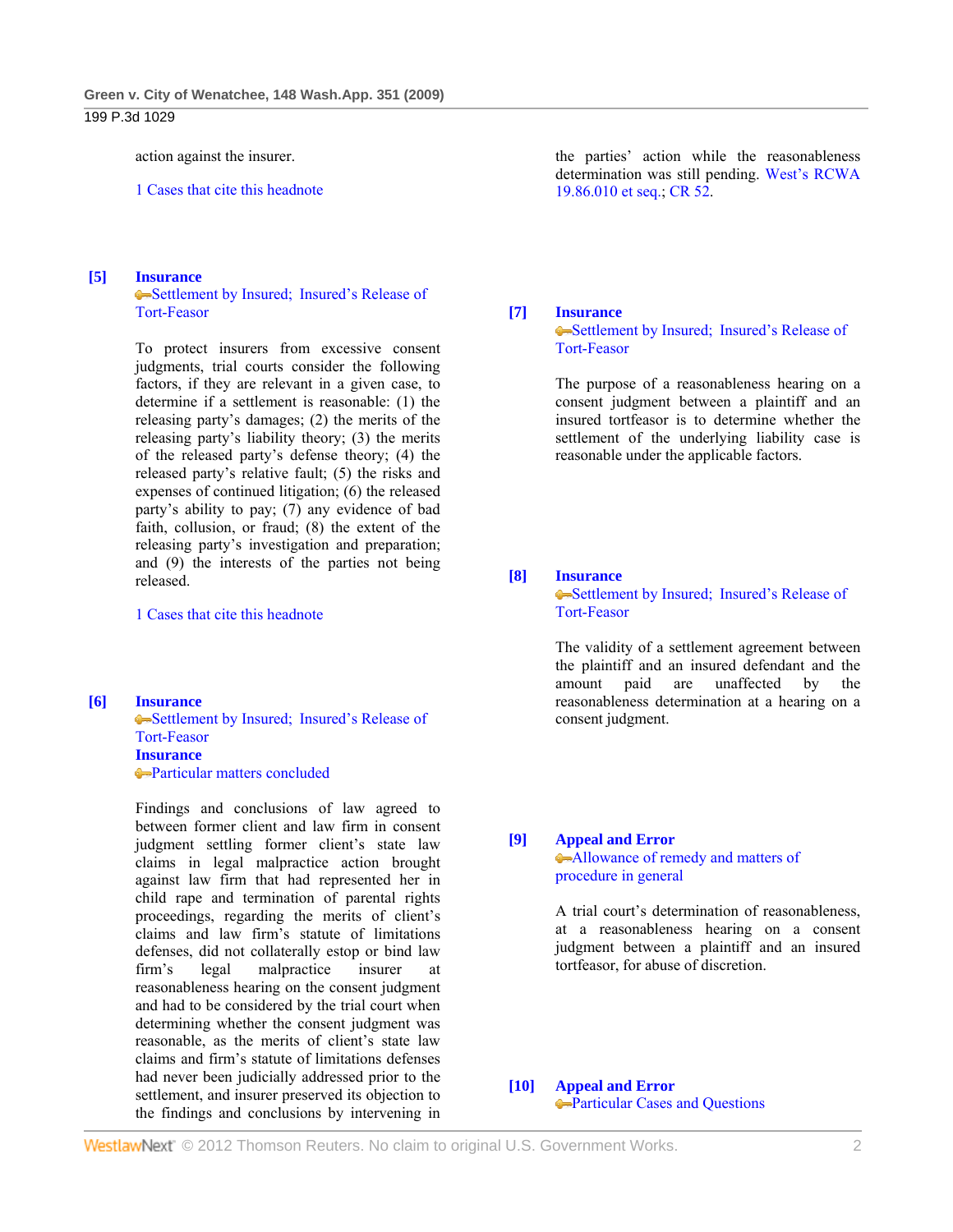## 199 P.3d 1029

 In determining reasonableness, at a reasonableness hearing on a consent judgment between a plaintiff an insured tortfeasor, the trial court makes factual determinations that will not be disturbed on appeal when supported by substantial evidence.

## **Attorneys and Law Firms**

**\*\*1030** Laurence James Severance, Suzanne Lee Elliott, Attorneys at Law, Seattle, WA, Jeffrey Curtiss Barker, Barker Law Firm, Malaga, WA, for Respondent.

Curt E.H. Feig, Nicoll Black & Feig PLLC, Seattle, WA, Robert P. Conlon, Christopher A. Wadley, Walker, Wilcox, Matousek, LLP, Chicago, IL, for Appellant.

## **Opinion**

BROWN, J.

**\*354** ¶ 1 Intervenor, Westport Insurance Corporation (Westport) appeals from a Kittitas County Superior Court order finding reasonable a \$1 million consent judgment for Doris Marie Green against attorney Jeffrey Barker and his law firm Barker & Howard (collectively "Mr. Barker"), who was Westport's insured under a legal malpractice policy. Westport contends the court erred when it ruled: (1) Westport was bound, for purposes of the reasonableness proceeding, by agreed findings of fact and conclusions of law entered as part of a settlement agreement in which Mr. Barker stipulated to liability stemming from his representation of Ms. Green in a child sex abuse prosecution, and (2) that the amount of the consent judgment was reasonable. We agree with Westport that the trial court was not bound by the agreed findings of fact and conclusions of law. Accordingly, we vacate the reasonableness order and remand the matter to the trial court for further proceedings.

## **BACKGROUND**

¶ 2 In 1994, Ms. Green was charged with three counts of first degree child rape and one count of first degree child **\*355** molestation after she purportedly confessed to

Wenatchee Police Detective Robert Perez that she sexually abused two children (the H. children). Mr. Barker's law firm (Barker & Howard) was Chelan County's contract public defender and Mr. Barker personally took on Ms. Green's representation. Mr. Barker withdrew, however, after approximately 26 days due to a conflict because a member of his firm had previously represented S.H. (the father of the children Ms. Green was charged with sexually abusing) in a sex offense prosecution. Mr. H. had pleaded guilty to sex **\*\*1031** abuse charges before Ms. Green was arrested. Mr. Barker arranged for private attorney David Bohr to represent Ms. Green, who remained in jail pending trial.

¶ 3 Ms. Green maintained her innocence and Mr. Bohr prepared her case for trial. The court held a CrR 3.5 hearing and ruled her confession voluntary and admissible. The case proceeded to trial in January 1995. The H. children testified in detail that Ms. Green sexually abused them. Ms. Green testified and denied the allegations. She said her statements to Detective Perez were involuntary and that he fabricated the confession. Ms. Green was convicted, as charged, and received a 280–month prison sentence. This court affirmed the convictions. *See State v. Green,* No. 14717–7–III (Wash.Ct.App. May 20, 1997).

¶ 4 Contemporaneous with Ms. Green's criminal prosecution, the State filed dependency petitions concerning her four children. Attorney Rebecca Shaw, an associate in Mr. Barker's office, represented Ms. Green in those proceedings. Mr. Barker did not perceive a conflict from Ms. Shaw's representation in light of Mr. H.'s earlier guilty plea. Moreover, Ms. Green requested that Ms. Shaw represent her in the dependencies. The trial court ultimately terminated Ms. Green's parental rights, largely due to her criminal conviction. This court reversed the parental rights terminations in 1999 because the State failed to provide Ms. Green with services capable of correcting her parental deficiencies. *See In re J.A.,* 98 Wash.App. 1051, 1999 WL 1271873, No. 16201–0–III (Wash.Ct.App. Dec.30, 1999).

**\*356** ¶ 5 Meanwhile, in October 1998, Ms. Green filed a personal restraint petition and received a reference hearing to determine the voluntariness of her statements to Detective Perez. The State first agreed that Ms. Green should receive a new trial, but ultimately elected to dismiss the charges with prejudice on December 28, 1999. Her criminal conviction was vacated.

#### **MS. GREEN'S CIVIL LAWSUIT**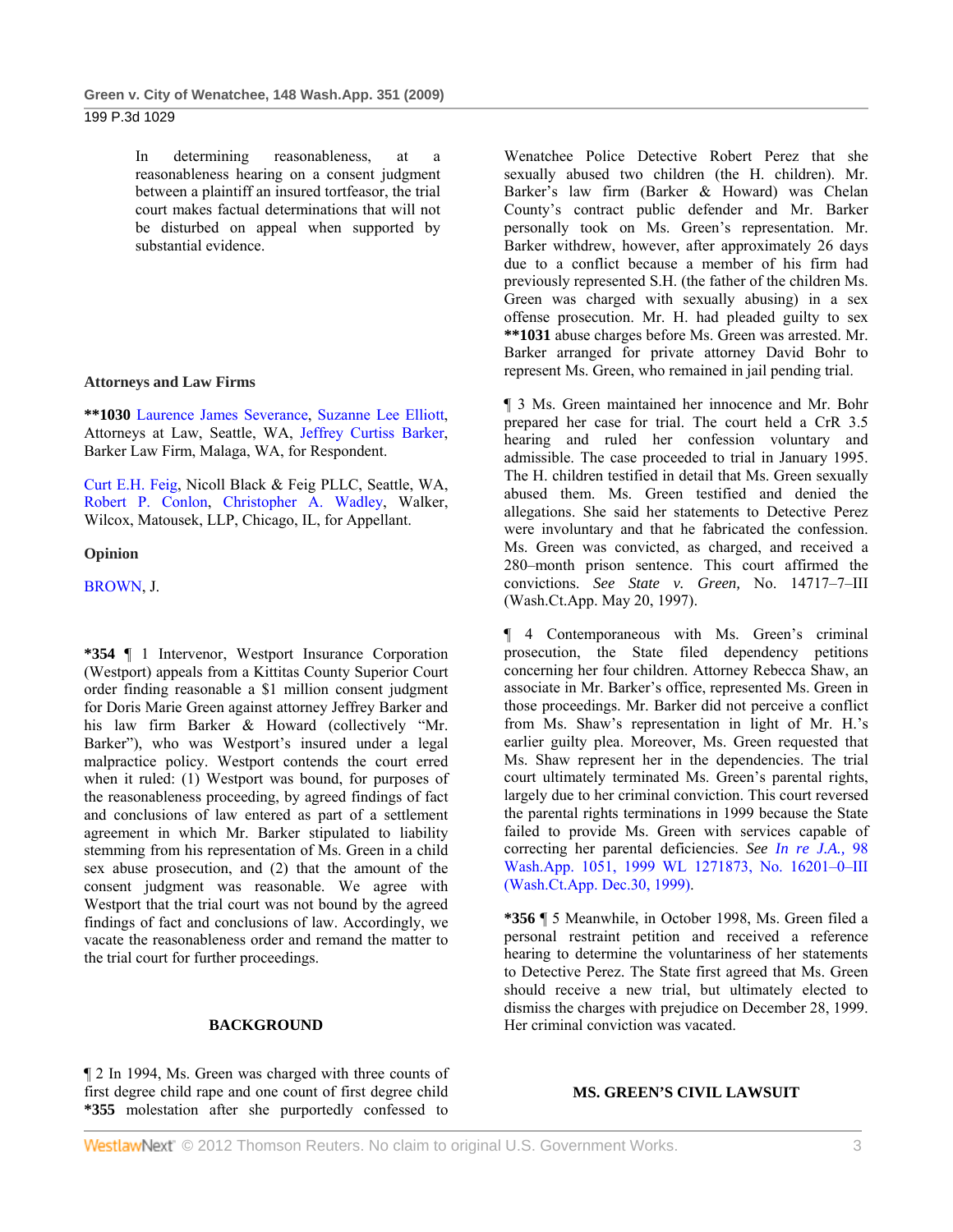¶ 6 On February 28, 2001, Ms. Green sued numerous defendants in Chelan County, including the City of Wenatchee, Detective Perez, Chief of Police Kenneth Badgley (Wenatchee defendants), Chelan County, Deputy Prosecutor Roy Fore (Chelan County defendants), Mr. Barker and his law firm, and Mr. Bohr. Ms. Green alleged federal civil rights violations and various state law claims, including legal malpractice against Messrs. Barker and Bohr; breach of contract against Mr. Barker as a claimed third-party beneficiary of the Chelan County indigent defense contract; and violation of the Consumer Protection Act, (CPA), chapter 19.86 RCW, by Mr. Barker.

¶ 7 Westport defended Mr. Barker under a \$500,000 aggregate legal malpractice insurance policy that declined as defense costs were paid. Mr. Barker had contemporaneously been sued for malpractice by three other criminal defendants—Henry Cunningham, Manuel Rodriguez, and Ralph Gausvik. All four cases were subject to the aggregate \$500,000 policy limit. Westport retained attorney Joel Wright to represent Mr. Barker in each matter. In March 2001, Ms. Green's case was removed to federal district court. Each defendant (including Mr. Barker in November 2002) filed a motion for summary judgment dismissal of Ms. Green's federal and state claims.

¶ 8 Meanwhile, settlement discussions ensued in all four lawsuits. In October 2002, the four plaintiffs offered to globally settle for \$400,000. Mr. Wright responded on November 13, 2002, "On behalf of Barker & Howard, we **\*357** offer the balance of the Westport insurance policy limits, currently estimated to be in excess of \$150,000 but definitely less than \$190,000." Clerk's Papers (CP) at 920. On November 14, the plaintiffs counter-offered to settle for \$325,000. Mr. Barker instructed Mr. Wright to decline the offer. With regard to Ms. Green, Mr. Barker stated, "I do not feel a real risk in this case and certainly not so great a risk as to exhaust my coverage, which this type of settlement would surely do." CP at 901. Mr. Barker further stated, "A counter offer of \$10,000 to \$15,000 for each Green and Cunningham may be appropriate." *Id.* Mr. Barker also stated that he perceived the most risk from the Gausvik case, which Mr. **\*\*1032** Wright was later able to settle for \$35,000. Ms. Green also settled for \$46,561.25 with Mr. Bohr, who was insured under a \$1 million liability policy.

¶ 9 In February and March 2003, the Federal district court entered summary judgment orders dismissing the federal claims against all defendants except Detective Perez, and remanding Ms. Green's state claims to Chelan County Superior Court. In July 2003, Ms. Green settled with the Chelan County defendants for \$35,962.50. Venue was

transferred to Kittitas County in April 2004. In July 2004, the court summarily dismissed, as barred by the statutes of limitations, Ms. Green's state law false arrest/imprisonment claims against the Wenatchee defendants. The court determined that these tort claims accrued when Ms. Green was sentenced on March 6, 1995, and were time-barred when Ms. Green filed her lawsuit on February 28, 2001.

¶ 10 By March 2005, Westport had fulfilled its contractual obligation to pay \$500,000 on behalf of Mr. Barker. Mr. Wright then withdrew as counsel. Mr. Barker thereafter represented himself in the lawsuits. In September 2005, Ms. Green settled her remaining claims with the Wenatchee defendants for \$30,000. Ms. Green thus settled with all defendants except Mr. Barker for an aggregate \$112,523.75.

**\*358** ¶ 11 In late 2005, Mr. Barker entered into a joint settlement agreement to resolve the Green, Cunningham and Rodriguez cases. Mr. Barker agreed to pay Ms. Green \$5,000, from which she agreed to pay \$1,000 each to Messrs. Cunningham and Rodriguez. Mr. Barker also agreed to grant Ms. Green a \$45,000 lien against his real estate interests. Mr. Barker further agreed to consent judgments against him in favor of Green, Cunningham, and Rodriguez for \$1 million, \$500,000, and \$3.5 million respectively, with the promise they would not execute the judgments against him personally. As consideration for the covenants not to execute, Mr. Barker assigned to the plaintiffs his rights to pursue insurance bad faith claims against Westport. The settlement agreement also provided:

> Barker further acknowledges that while his dealings with Green, Cunningham, and Rodriguez in the Kittitas County and Chelan County cases have been adverse in many respects, they nevertheless have shared common legal interests concerning insurance coverage and proper insurer performance, and further, that after this settlement, their common legal interests will be enhanced.

## CP at 2170–171.

¶ 12 On December 5, 2005, Ms. Green filed a motion in the superior court with an accompanying legal memorandum seeking determination that the agreed settlement and consent judgment for \$1 million was reasonable. Ms. Green tendered proposed findings of fact and conclusions of law stipulated to by Ms. Green and Mr. Barker, to the effect that Ms. Green was wrongfully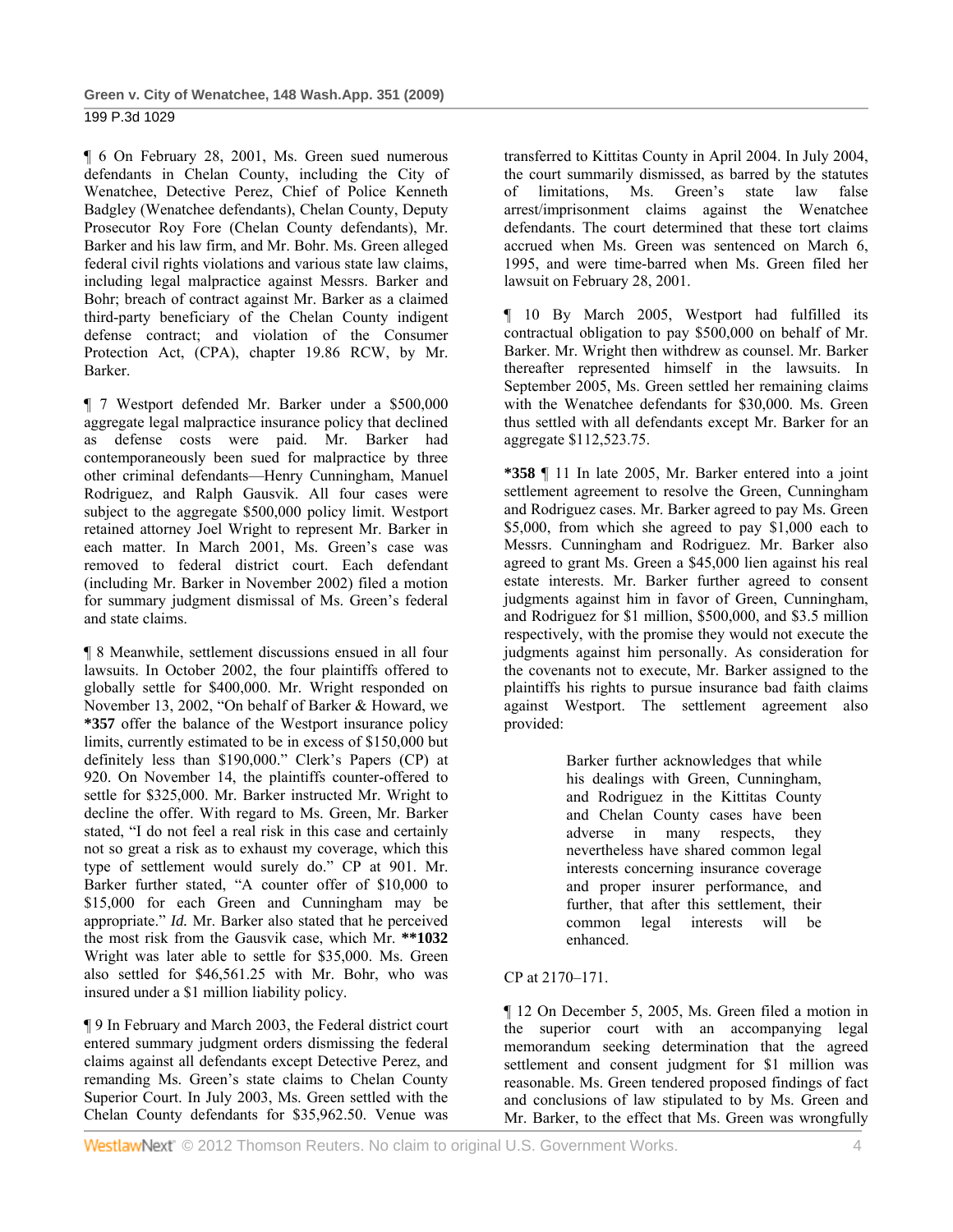convicted and incarcerated for 4.8 years; her parental rights were wrongfully terminated as a proximate result of the wrongful conviction and incarceration; Mr. Barker and his firm incompetently represented her and continued to represent her in the dependency matter despite a conflict of interest; Mr. Barker hired a substitute attorney, Mr. Bohr, whom Mr. Barker should have known lacked minimum competence as a trial attorney in complex sex offense cases.

**\*359** ¶ 13 Based upon the findings, the parties stipulated to conclusions of law that Mr. Barker breached duties owed Ms. Green under the public defense contract and to assure adequate legal representation, proximately resulting in damages of not less than \$1 million to Ms. Green due to her wrongful incarceration and traumatic breakup of her family. The parties further stipulated that Mr. Barker violated duties owed Ms. Green under the CPA.

¶ 14 Accompanying Ms. Green's motion and memorandum were the proposed consent judgment, Mr. Bohr's deposition, and documents from legal and psychological experts in support of the parties' stipulations of breach of contract, legal malpractice, attorney conflict, and Ms. Green's resulting damages. Ms. Green noted the reasonableness hearing for December 15, 2005, but struck it at Westport's request because Westport had **\*\*1033** not received a copy of the settlement agreement and needed more time to evaluate Ms. Green's motion. Westport requested a copy of Mr. Barker's defense file, but did not receive the requested materials until April 2006.

¶ 15 Meanwhile, on March 23, 2006, Ms. Green noted the matter for a hearing on April 10, to address reasonableness of the agreed settlement and consent judgment and presentation of the agreed findings of fact, conclusions of law and judgment against Mr. Barker. Westport opposed Ms. Green's motion to the extent she was seeking to bind Westport. Westport also sought an order for limited discovery so it could intervene to contest the reasonableness of the settlement and consent judgment on pertinent factors, including the merits of Ms. Green's claims against Mr. Barker and Mr. Barker's defense theories.

¶ 16 At the April 10, 2006 hearing, the court entered the agreed findings of fact, conclusions of law and consent judgment. Westport did not object to any of the agreed findings or conclusions, or to their entry. The court then ordered that Westport intervene in the action; that Mr. Barker release his defense file to Westport; and that the parties engage in non-repetitive discovery. The consent **\*360** judgment expressly reserved "the right and

opportunity for Westport Insurance Company to participate in a reasonableness hearing regarding said judgment amount." CP at 821. Westport then moved to intervene and the court granted that motion on May 3, 2006.

¶ 17 Westport conducted discovery, and on September 20, 2006, filed a memorandum in opposition to Ms. Green's motion for a reasonableness determination. Westport included discovery materials to support its position that the consent judgment was unreasonable because Ms. Green could not prove her actual innocence, her claims against Mr. Barker lacked substantive merit and were barred by statutes of limitations, the judgment amount was grossly disproportionate to amounts Ms. Green accepted from other defendants, and the consent judgment was the product of collusion.

¶ 18 The parties exchanged further pleadings on these issues and the additional question whether Westport was bound by the agreed findings and conclusions establishing Mr. Barker's liability when it did not object to their entry on April 10, or earlier seek to intervene. Ms. Green argued Mr. Barker's liability was established for purposes of the reasonableness hearing and the only issue before the trial court was whether the damages sustained by Ms. Green justified an award of \$1 million.

¶ 19 After a hearing on September 26, 2006, the court issued a memorandum decision agreeing with Ms. Green. Specifically, relying on *Fisher v. Allstate Insurance Company,* 136 Wash.2d 240, 246, 961 P.2d 350 (1998), the court ruled that Westport, which had notice of the lawsuit and had represented Mr. Barker for almost four years, was bound by the findings of fact, conclusions of law and consent judgment because it did not seek to intervene in the lawsuit to challenge Mr. Barker's liability. The court thus confined the issue to whether \$1 million was a reasonable judgment. The court ruled the amount reasonable because Ms. Green's pleadings showed damages in that range and Westport presented no evidence to the contrary.

**\*361** ¶ 20 Westport moved for reconsideration. On December 26, 2006, the court entered a second memorandum decision and order denying Westport's motion. The court adhered to its earlier ruling that Westport was bound, under *Fisher,* by the stipulated findings as to Mr. Barker's liability because it had notice and did not intervene prior to their entry. The court partly reasoned:

[I]n determining that the *Fisher* decision applied to Westport, the court did not mean to infer that Westport was precluded from arguing the ... *Chaussee* [*Chaussee*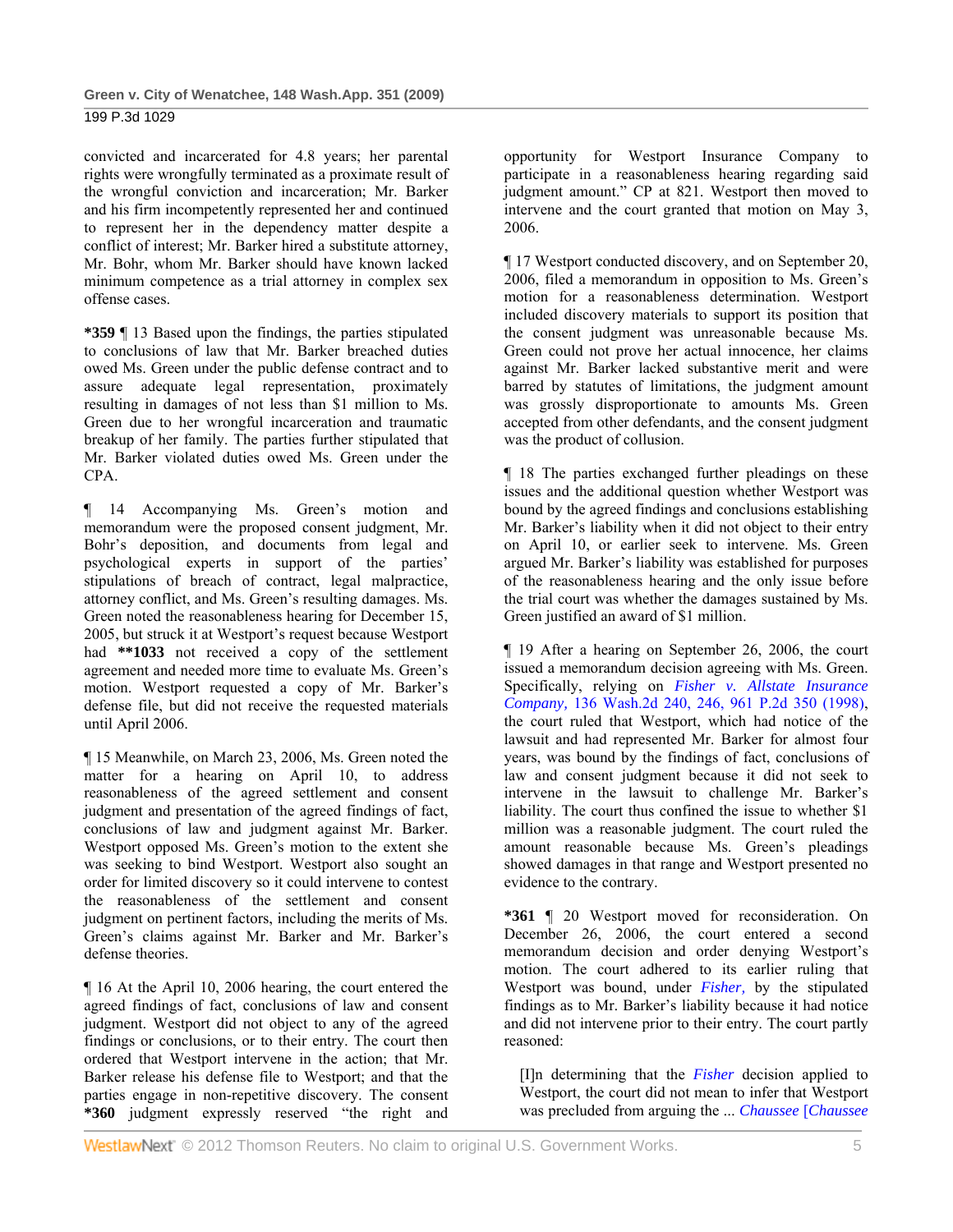*v. Md. Cas. Co.,* 60 Wash.App. 504, 803 P.2d 1339 (1991) ] factors insofar as the reasonable [sic] of the judgment was concerned. In no way was Westport equitably estopped from arguing the reasonableness of the judgment against Barker merely because it had not participated in the stipulated judgment.

**\*\*1034** In the context of determining the reasonableness of the judgment, the court considered all evidence presented by both sides in arriving at its conclusion. First, there was ample evidence to support Green's claim in the amount of \$1,000,000.00 in damages, as she was incarcerated for  $4 \frac{1}{2}$  years and lost her parental rights to each of her four children as a result of the incarceration. Westport did not present evidence to rebut the substantial damage. As indicated by the court, Westport focused on Barker's liability. *Barker, by his agreement, was bound by the stipulated findings making [him] liable. Westport, by not intervening prior to entry, is bound by the stipulated findings making him liable.* The court did not mean, however, that in the context of the reasonableness of the judgment against Barker, that it could not consider Westport's argument that it was David Bohr's representation, not Barker's, that led to Ms. Green's incarceration. *The court did consider Westport's arguments. All told, however, there was ample evidence to support the plaintiff's theory on liability for purposes of the reasonableness of [the] settlement.* The court also considered Ms. Green's relative fault, if any. The bottom line, however, was and is that Mr. Barker was assigned to protect Ms. Green's constitutional rights and he neglected to do so. Equating Mr. Barker's failure to protect Ms. Green's constitutional rights with other defendants who did not have the same professional relationship and against whom Ms. Green had other theories to **\*362** support her causes of action does not diminish Mr. Barker's responsibility.

....

In reaching a settlement with Ms. Green there has been advanced no evidence that Mr. Barker or his law firm colluded with Ms. Green and/or her attorneys in reaching [a] settlement. Mr. Barker and his firm resisted the Green claims for over four years and, after Westport withdrew its representation of Mr. Barker, Mr. Barker maintained that he had the ability to represent himself. As he was in the practice of law and needed malpractice insurance, he in no way had any incentive to collude against his insurer. Moreover, Mr. Barker has not repudiated any of the findings or conclusions to which he stipulated. Mr. Barker is bound by his agreement that he is liable for the judgment.

CP at 2403–404 (emphasis added).

¶ 21 On January 22, 2007, the court entered an order incorporating both memorandum decisions as its findings and conclusions and declaring the April 10, 2006 consent judgment reasonable. Westport appeals.

## **ANALYSIS**

¶ 22 The first issue is whether the court erred when it ruled that Westport was bound, for purposes of the reasonableness hearing, by the agreed findings of fact and conclusions of law establishing Mr. Barker's liability to Ms. Green. This presents a question of law reviewed de novo. *See Sherry v. Fin. Indem. Co.,* 160 Wash.2d 611, 617, 160 P.3d 31 (2007).

**[1] [2]** ¶ 23 Generally, "an insurer will be bound by the 'findings, conclusions, and judgment' entered in the action against the tortfeasor when it has notice and an opportunity to intervene in the underlying action.' ' *Fisher,* 136 Wash.2d at 246, 961 P.2d 350 (quoting *Finney v. Farmers Ins. Co.,* 21 Wash.App. 601, 618, 586 P.2d 519 (1978), *aff'd,* 92 Wash.2d 748, 600 P.2d 1272 (1979)). The policy reasons for the rule are to avoid inconsistent judgments, delay, additional expense, **\*363** and the creation of a perverse incentive for carriers to wait until liability and damages have been established before deciding whether it is cost-effective to intervene. *Fisher,* 136 Wash.2d at 249, 961 P.2d 350. But "collateral estoppel precludes only those issues that have actually been litigated and determined." *McDaniels v. Carlson,* 108 Wash.2d 299, 305, 738 P.2d 254 (1987). Thus, when an earlier judgment was entered upon stipulated findings of fact and embodying a settlement of the parties, courts have refused to bind persons not actually participating in the stipulations. *Id.* (citing PHILIP A. TRAUTMAN, *Claim and Issue Preclusion in Civil Litigation in Washington,* 60 Wash. L.Rev. 805, 833 (1985); *Yakima Cement Prods. Co.* **\*\*1035** *v. Great Am. Ins. Co.,* 14 Wash.App. 557, 544 P.2d 763 (1975)).

**[3] [4]** ¶ 24 These competing principles come into focus because Westport did not settle the Green lawsuit during the time it represented Mr. Barker, nor was it a participant in the settlement. When an insurer refuses to settle a claim in a liability lawsuit, the insured may, without the insurer's consent, negotiate a settlement with the plaintiff and assign the coverage and bad faith claims to the plaintiff in exchange for a covenant not to execute against the insured. *See Red Oaks Condo. Owners Ass'n v. Sundquist Holdings, Inc.,* 128 Wash.App. 317, 322, 116 P.3d 404 (2005); *Chaussee v. Md. Cas. Co.,* 60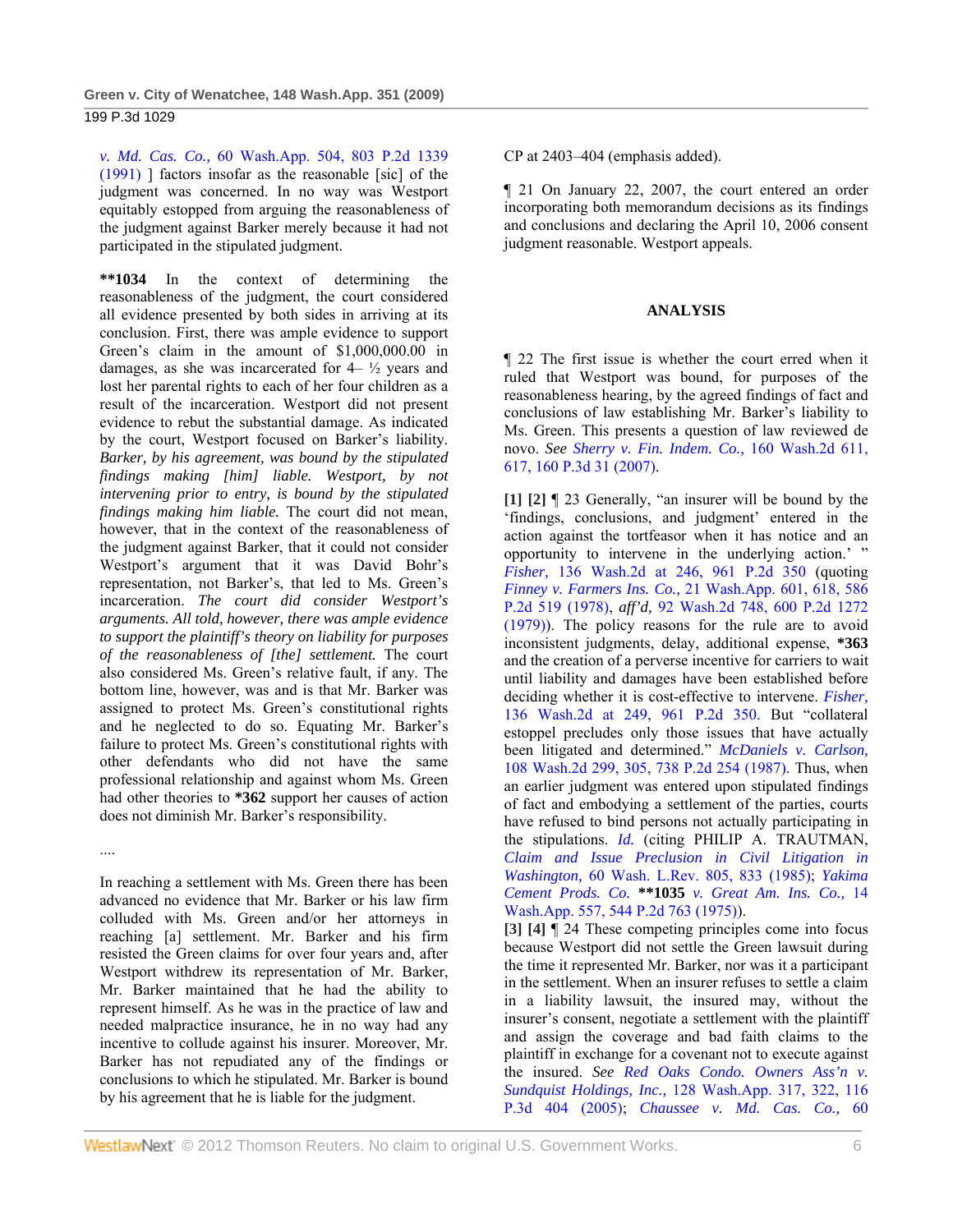Wash.App. 504, 512, 803 P.2d 1339 (1991). If the consent judgment is reasonable, it becomes the presumptive measure of damages in a subsequent bad faith action against the insurer. *Besel v. Viking Ins. Co. of Wis.,* 146 Wash.2d 730, 738, 49 P.3d 887 (2002). "Because a covenant not to execute raises the specter of collusive or fraudulent settlements, the limitation on an insurer's liability for settlement amounts is all the more important." *Id.*

**[5]** ¶ 25 Thus, to protect insurers from excessive consent judgments, trial courts determine whether the settlement is reasonable using the procedure adopted in *Chaussee* and approved in *Besel.* The court considers the following factors to determine if a settlement is reasonable: (1) the releasing party's damages; (2) the merits of the releasing party's **\*364** liability theory; (3) the merits of the released party's defense theory; (4) the released party's relative fault; (5) the risks and expenses of continued litigation; (6) the released party's ability to pay; (7) any evidence of bad faith, collusion, or fraud; (8) the extent of the releasing party's investigation and preparation; and (9) the interests of the parties not being released. *Besel,* 146 Wash.2d at 738, 49 P.3d 887; *Chaussee,* 60 Wash.App. at 512, 803 P.2d 1339 (quoting *Glover v. Tacoma Gen. Hosp.,* 98 Wash.2d 708, 717, 658 P.2d 1230 (1983)). Not all factors are necessarily relevant in a given case. *Werlinger v. Warner,* 126 Wash.App. 342, 351, 109 P.3d 22 (2005).

**[6]** ¶ 26 In view of the above principles, Westport first contends the trial court erred in applying *Fisher* and binding Westport to the stipulated findings and conclusions from the Green/Barker settlement that were not litigated, not essential to the court's resolution of the liability case, and not necessary to the judgment. *Yakima Cement Prods. Co.,* 14 Wash.App. 557, 544 P.2d 763. Moreover, Westport contends it fully preserved its challenge to the reasonableness of the consent judgment and timely intervened to do so. Westport thus concludes the court erred by summarily binding it to Mr. Barker's liability concessions and failing to address the merits of Ms. Green's liability claims and Mr. Barker's defenses as required by *Chaussee.* We agree.

**[7] [8]** ¶ 27 The very purpose of a reasonableness hearing is to determine whether the settlement of the underlying liability case is reasonable under the *Chaussee* factors. *Besel,* 146 Wash.2d at 738, 49 P.3d 887; *Chaussee,* 60 Wash.App. at 512, 803 P.2d 1339; *see Mutual of Enumclaw Ins. Co. v. T & G Constr., Inc.,* Nos. 56144–8–I, 57679–8–I, 137 Wash.App. 1055, 2007 WL 959894, 165 Wash.2d 255, -, 199 P.3d 376, 379-80. A critical point is that the validity of the settlement agreement between the plaintiff and defendant and the

amount paid are unaffected by the reasonableness determination. *Meadow Valley Owners Ass'n v. St. Paul Fire & Marine Ins. Co.,* 137 Wash.App. 810, 819–20, 156 P.3d 240 (2007); *see* RCW 4.22.060(2), (3). Thus, as further argued by Westport, Ms. Green and Mr. Barker were free to resolve their liability issues; Westport had no standing to challenge that agreement.

**\*365** ¶ 28 *Yakima Cement Products Company* illustrates these principles. There, in a prior action, plaintiff subcontractor sued a contractor in federal court; the contractor counterclaimed. The plaintiff's insurer refused to defend the counterclaim based upon policy language. The parties settled and, per their request, the court entered agreed findings of fact, conclusions of law, and a judgment embodying their settlement. Counsel for the insurance company appeared, admittedly without standing, and unsuccessfully **\*\*1036** objected to the entry of findings and conclusions on the basis the matter had been settled, and thus the only purpose for the entry of findings would be to attempt to collaterally estop the insurer in a future action on the issue of coverage. *Yakima Cement Prods. Co.,* 14 Wash.App. at 558–59, 544 P.2d 763. The plaintiff then commenced a breach of contract action against the insurer. The trial court rejected plaintiff's coverage claims, as well as plaintiff's contention that the findings and conclusions in the federal court action, which recited facts invoking coverage under the insurance policy, were binding on the insurer in the subsequent action. This court affirmed, reasoning that collateral estoppel did not apply to the insurer because the issues settled by the parties in the federal matter were never litigated. *Id.* at 561–62, 544 P.2d 763. Thus, Fed.R.Civ.P. 52 did not require the entry of findings and conclusions in an action that had been compromised and settled, and entry of findings was therefore not necessary to the termination of that action. *Yakima Cement Prods. Co.,* 14 Wash.App. at 562, 544 P.2d 763. The court then held that the findings were ineffective, not binding, and could not be used to collaterally estop the insurer in the subsequent action. *Id.; see McDaniels,* 108 Wash.2d at 305, 738 P.2d 254 (settlement not binding against persons not actually participating in stipulation).

¶ 29 The Fed.R.Civ.P. 52 counterpart in Washington is CR 52, which likewise does not require the entry of findings in an action that has been settled. *See In re Prather,* 178 B.R. 501, 502 (W.D.Wash.1995) (construing CR 52 and citing *Yakima Cement Prods. Co.,* 14 Wash.App. at 562, 544 P.2d 763). Indeed, CR 52 unambiguously requires findings of fact and **\*366** conclusions of law (subject to certain exceptions), "[i]n all actions tried upon the facts without a jury or with an advisory jury." CR 52(a). Here, since the underlying liability lawsuit in this matter was settled, Mr. Barker's

WestlawNext" © 2012 Thomson Reuters. No claim to original U.S. Government Works. 7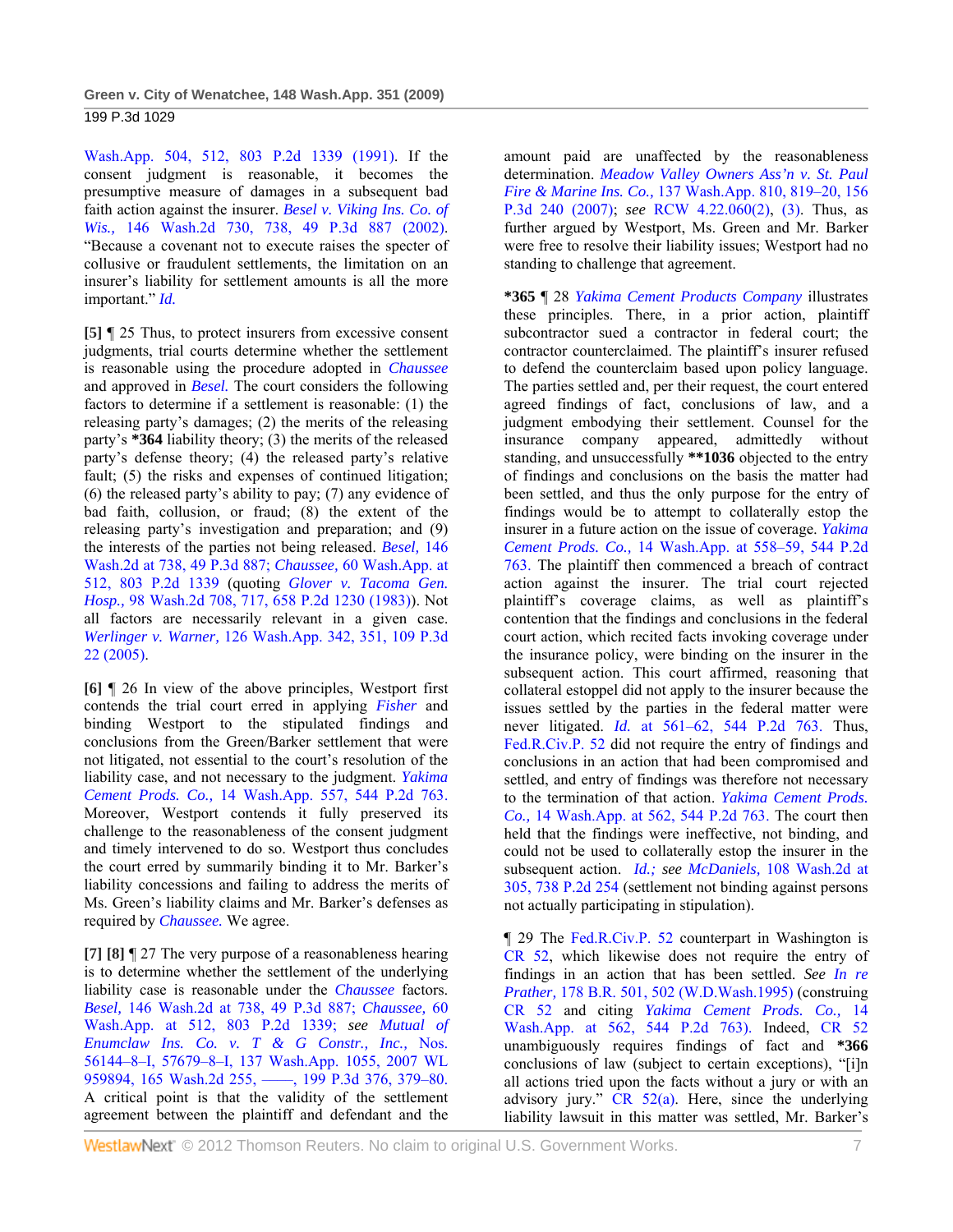and Ms. Green's agreed findings and conclusions were not necessary. As in *Yakima Cement Products Company*, the CR 52 findings requirement does not apply and Westport had no standing to challenge the agreed findings and conclusions embodying the settlement to which it was not a party.

¶ 30 Westport's position that the relevant *Chaussee* factors including the merits of Ms. Green's case and Mr. Barker's defenses must be specifically addressed finds strong support in *T & G Constr., Inc.,* 2008 WL 4670256. There, the insurer (Mutual of Enumclaw "MOE") vigorously defended its insured (T & G) until MOE declined to participate in the final round of settlement talks. MOE then challenged the settlement at a reasonableness hearing. A separate coverage action ensued and MOE challenged its obligation to pay, primarily contending it was not legally obligated under the policy language because  $T \& G$  should have prevailed on a statute of limitations affirmative defense in the liability case. But the judge in the underlying liability case had rejected that affirmative defense several times, including at summary judgment and at the reasonableness hearing. *Id.* 2008 WL 4670256, at \*1–2.

¶ 31 In binding MOE to the result in the underlying liability action *and the reasonableness hearing,* the Supreme Court partly reasoned:

The merits of the homeowners' liability case and the merits of T & G's defense theories were, of course, central to any settlement because whether to settle, and under what terms, turned in large part on the risk of an adverse judgment. *Those same issues must be carefully considered in any judicial proceeding to determine the reasonableness of the settlement.* Like any issue touching on the liability of a releasing party,  $T \& G$ 's statute of limitation defense had to have been considered by the parties during settlement discussions *and was carefully evaluated by the judge both at summary judgment and at the reasonableness hearing.* 

## **\*367** ....

.... MOE's insured was already allowed to argue the statute of limitations defense theory in the liability suit. In the liability suit, MOE's interest and its insured's interest in advancing the statute of limitation defense were one and the same. When the insured lost on its motion for summary judgment on the statute of limitation defense, both T & G and MOE were put at **\*\*1037** risk of an adverse judgment. T & G had no reason not to vigorously assert its theory. Third, there is nothing special about the statute of limitations defense when, as here, it largely turns on disputed facts. It is just an affirmative defense like any other affirmative

defense. Allowing the insurer to relitigate it in the coverage suit once liability has been evaluated *and a settlement judicially approved* runs afoul [of] the very policy concerns articulated in *Fisher.*

*Id.* 2008 WL 4670256, at \*4 (emphasis added).

¶ 32 Thus, while *Fisher* did apply in *T & G Constr.,* that case illustrates why *Fisher* does not apply here. While the liability case was still in federal court, Westport filed on Mr. Barker's behalf a motion for summary judgment and comprehensive memorandum seeking dismissal of all claims, both on the merits and under affirmative statute of limitations defenses. The district court dismissed Ms. Green's federal claims. It did not address the state claims and instead remanded them to the superior court. Mr. Barker did not re-assert his summary judgment motion in state court. Thus, the merits of Ms. Green's liability theories and Mr. Barker's defenses were never judicially addressed in the state court liability action prior to the settlement. Critically, in contrast to *T & G Construction,* the court bound Westport to Mr. Barker's liability stipulation without making particular reasonableness findings addressing Mr. Barker's defenses, including the statutes of limitations.

¶ 33 During the April 2006 proceedings, Westport clearly preserved its right to challenge the reasonableness of the settlement under all of the *Chaussee* factors without any binding effect of the Green/Barker stipulation. Ms. Green's **\*368** claims to the contrary rest upon the incorrect assumption that Westport had standing to intervene for the purpose of challenging the Green/Barker agreed findings and conclusions. Moreover, the policy concerns expressed in *Fisher,* 136 Wash.2d at 249, 961 P.2d 350, are not present here because the reasonableness result was still pending when Westport promptly complied with the court's May 2006 order to intervene.

¶ 34 Given all, we conclude that the trial court erred in binding Westport to the agreed findings and conclusions regarding Mr. Barker's liability. Those findings and conclusions are impertinent to the reasonableness proceeding and do not collaterally estop or bind Westport. Thus, the issue becomes whether the trial court erred in entering its January 22, 2007 order declaring the consent judgment reasonable; and, if erroneous, what remedy is appropriate.

**[9] [10]** ¶ 35 We review the trial court's determination of reasonableness for abuse of discretion. *Werlinger,* 126 Wash.App. at 349, 109 P.3d 22. Abuse of discretion occurs when a decision rests on untenable grounds or is manifestly unreasonable. *Mayer v. Sto Indus., Inc.,* 156 Wash.2d 677, 684, 132 P.3d 115 (2006). "[A]n incorrect